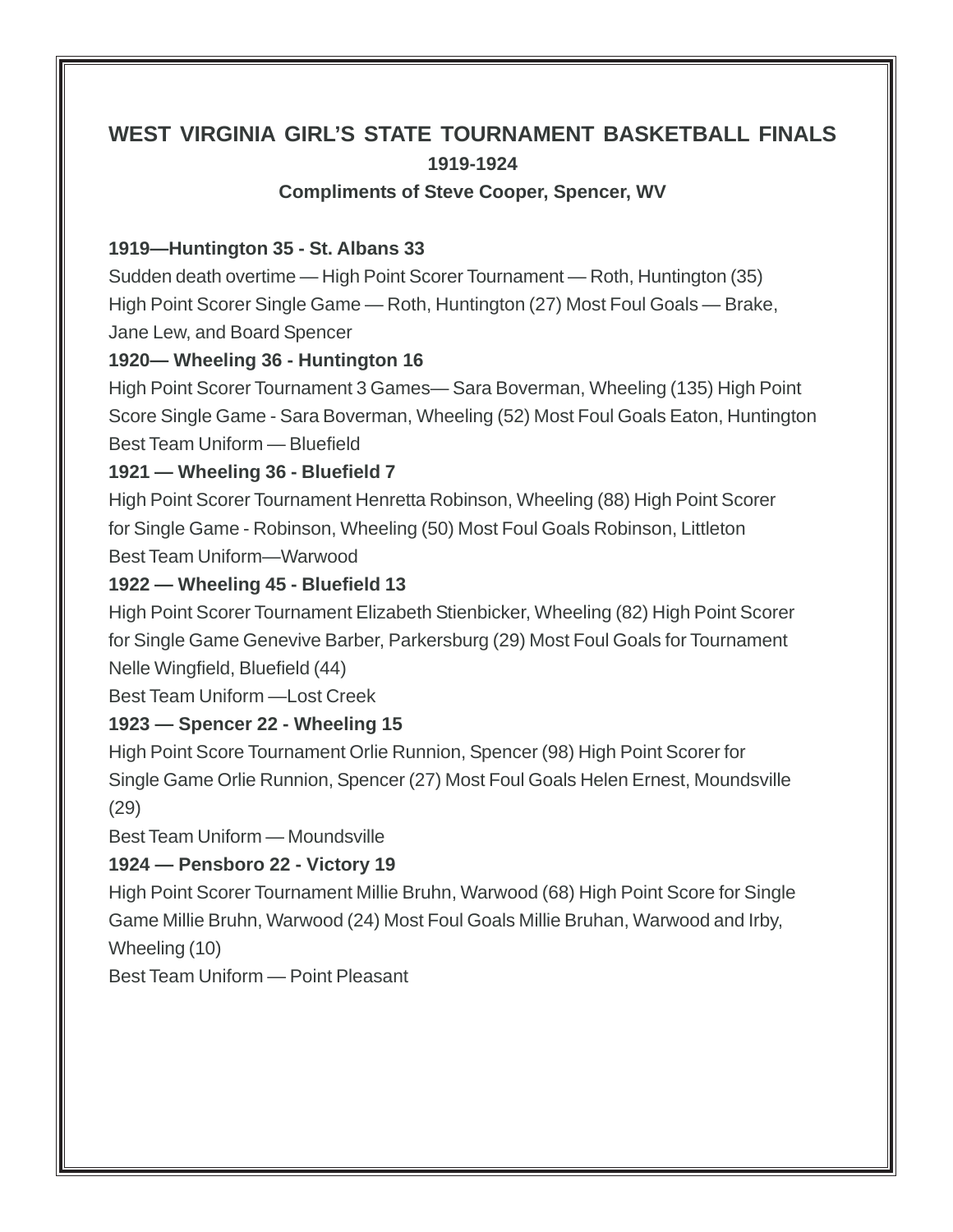#### **West Virginia Girl's State Basketball Championships 1976 - 2022**

The first girls basketball tournament was held in Buckhannon in 1976. The tournament field included 8 AAA teams and 4 teams each in AA and A. The A & AA fields were increased to 8 teams in 1984. The first line for each year gives the result of the championship game.

**1976 AAA 1976 AA 1976 A** Dunbar(23-0) 38, Washington Irving(17-4) 27 Northfork(16-0) 56, Valley(F)(15-2) 28 Fort Gay(20-2) 52, Valley(W)(16-4) 46

**1977 AAA 1977 AA 1977 A**

**1978 AAA 1978 AA 1978 A** Geo.Washington(21-2) 61, Wheeling Park(18-6) 36 Madonna(23-0) 65, University(22-1) 55 Parkersburg Cath.(24-0) 44, Montcalm(15-6) 35

**1979 AAA 1979 AA 1979 A** George Washington(23-0) 51, Dunbar(22-2) 27 Northfork(23-1) 47, University(23-1) 39 Charleston Cath.(22-4) 56, Tyler Co.(24-1) 32

**1980 AAA 1980 AA 1980 A** Geo Washington(25-0) 58, Wheeling Park(20-3) 51 Dunbar(22-4) 54, Frankfort(19-5) 35 Montcalm(20-2) 53, Tyler Co.(24-2) 33

**1981 AAA 1981 AA 1981 A** Greenbrier East(25-2) 35, Parkersburg(19-6) 33 Dunbar(22-4) 57, Greenbrier West(21-3) 54 Tyler Co.(23-1) 59, Coalton(10-9) 36

**1982 AAA 1982 AA 1982 A** John Marshall(25-1) 55, Elkins(25-2) 46 Ravenswood(20-6) 65, Dunbar(17-8) 32 Van(25-1) 47, Tyler Co.(22-4) 40

**1983 AAA 1983 AA 1983 A** Stonewall Jackson(24-0) 48, Morgantown(22-3) 41 Wash.Irving(22-2) 55, Magnolia(W)(22-5) 47 Parkersburg Cath.(18-7) 56, Matewan(20-6) 49

**1984 AAA 1984 AA 1984 A** Stonewall Jack.(24-0) 74, Park. South(20-6) 59 Wash.Irving(25-1) 31, Magnolia(W)(19-7) 26 Parkersburg Cath.(24-2) 57, Matewan(23-2) 50

**1985AAA 1985 AA 1985 A** St. Albans(21-5) 46, Parkersburg(15-12) 37 St. Marys(24-1) 61, Sissonville(21-4) 56 Doddridge Co.(23-3) 48, Athens(21-4) 45

**1987 AAA 1987 AA 1987 A** Parkersburg(25-2) 62, Woodrow Wilson(21-5) 53 Doddridge Co(26-1) 57, Greenbrier W(20-5) 38 St. Francis(22-3) 45, Circleville(24-3) 40

**1989 AAA 1989 AA 1989 A** Parkersburg(21-4) 53, Morgantown(24-2) 45 St. Marys(26-0) 62, Hinton(22-3) 42 St. Francis(23-2) 46, Vinson(21-6) 37

**1990 AAA 1990 AA 1990 A** Morgantown(23-3) 56, St. Albans(23-2) 33 St. Marys(24-2) 56, West Preston(23-3) 33 Burch(25-2) 52, Montcalm(24-2) 48

**1991 AAA 1991 AA 1991 A** Parkersburg(22-4) 53, John Marshall(23-3) 40 Tucker Co.(22-4) 71, Baileysville(16-7) 42 Parkersburg Cath.(22-2) 39, Burch(24-1) 38

**1992 AAA 1992 AA 1992 A** Morgantown(27-0) 74, Huntington East(19-6) 49 Hinton(22-4) 61, Buffalo(W)(18-8) 48 Madonna(24-2) 55, Athens(24-3) 48

**1993 AAA 1993 AA 1993 A** Morgantown(25-2) 71, Huntington East(25-1) 61 Buffalo(W)(21-5) 50, Tucker Co.(20-6) 49 Mercer Christian(26-0) 55, Park. Cath(19-6) 49

**1994 AAA 1994 AA 1994 A**

**1996 AAA 1996 AA 1996 A**

**1997 AAA 1997 AA 1997 A**

**1998 AAA 1998 AA 1998 A** Wheeling Park(22-2) 101, Fairmont Sr.(25-1) 84 Tucker Co.(24-2) 76, Poca(23-4) 74 Park. Cath.(22-3) 55, Wheeling Cent.(22-5) 51

**1999AAA 1999AA 1999A**

**2000 AAA** 2000 AA 2000 AA 2000 AA 2000 A

**1986 AAA 1986 AA 1986 A** Huntington East(24-2) 61, Brooke(17-6) 40 Shady Spring(24-2) 49, Berkeley Sp.(19-5) 44 Athens(22-4) 55, Madonna(18-7) 52

**1988 AAA 1988 AA 1988 A** Parkersburg(22-5) 68, DuPont(19-7) 55 Hinton(25-1) 70, Wheeling Central(23-3) 62 St. Francis(24-1) 80, Circleville(25-2) 79

Morgantown(22-1) 37, Dunbar(20-3) 34 Northfork(20-0) 56, Valley(F)(19-3) 41 Parkersburg Cath.(26-0) 70, Chas. Cath(20-6) 67

Parkersburg(25-2) 59, John Marshall(20-5) 48 Summers Co.(21-5) 65, Tucker Co.(24-2) 52 Mercer Christian(25-1) 91, Wh. Central(16-9) 59

Parkersburg(20-5) 64, Huntington East(23-3) 63 Tucker Co(25-0) 55, Buffalo(W)(17-9) 52 Mercer Christian(22-2) 81, Wh. Central(17-9) 60

Fairmont Sr(22-4) 47, Geo. Washington(22-3) 30 Tucker Co(26-0) 95, Tolsia(22-5) 72 Parkersburg Cath.(24-2) 48, Mercer Chr.(15-11) 32

Wheeling Park(21-5) 69, Geo. Wash(25-2) 35 Oak Glen(23-2) 67, Tolsia(22-4) 33 Mercer Christian (26-0) 49, Williamstown(17-10) 23

Huntington(23-4) 69, Park. South(21-6) 53 Summers Co.(23-5) 49, Sissonville(20-6) 48 Mercer Christian(24-3) 63, East Hardy(16-8) 25